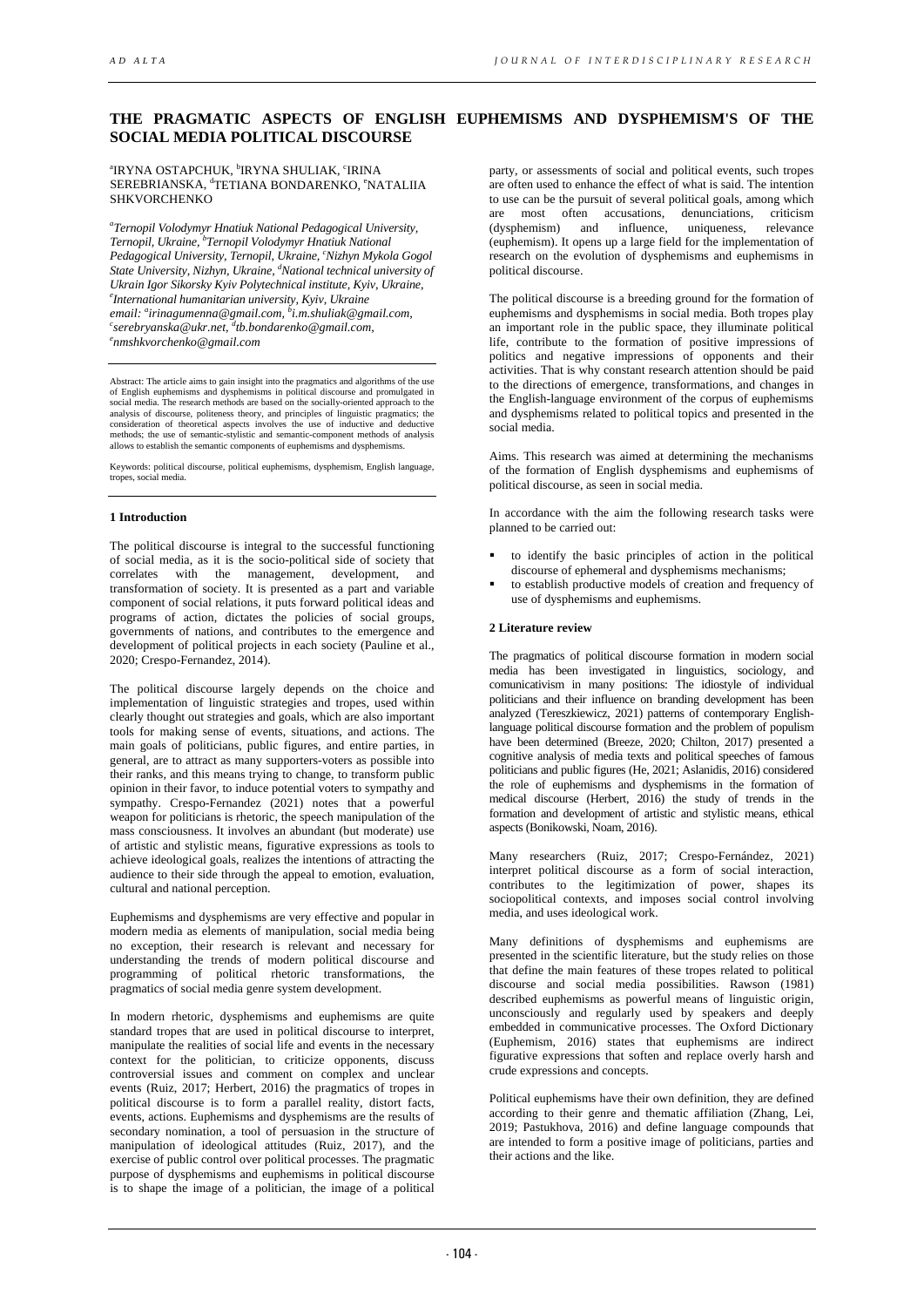The problems of the manipulative influence of artistic and stylistic means on the formation of modern political discourse, constantly influencing public opinion, acting at the level of social media, require further consideration.

#### **3 Materials and research methods**

The research uses a comprehensive approach to methodology. The theoretical aspects of the problem under study involve the use of inductive and deductive methods for analysis. The method of interdisciplinary research helps to identify the main trends and specifics of euphemistic and dysphemistic mechanisms formation. The use of semantic-stylistic and semanticcomponent methods of analysis allows to establish the semantic components of the investigated tropes. The data for the study are taken from speeches, public statements of politicians, articles, reports and interviews published in social media with multimedia function (YouTube, Skype, Livestream) media platforms (YouTube, MySpace), as well as taken from research materials and compilations. The sample covers 8 years (2013- 2021), Comprising a total of 114 texts containing video, audio and print texts, in which 265 euphemisms and dysphemisms used in social media are highlighted. We analyzed texts (45 units) where euphemisms and dysphemisms were used. A homogeneous sample was formed for the purpose of thematic and structural unity and to minimize the variants of the variable in the semantic components. We are aware that the study cannot be exhaustive. Small samples, which were taken, does not allow to quantitatively assess the reliability of the data. However, the basic principles of data compilation and their representativeness for analysis were presented, admissible in discourse studies. The sampling of euphemisms and dysphemisms meets the basic requirements of analysis in discourse studies. A decisive parameter in the research is to ensure the thematic homogeneity of the selected units. This sufficient number of units and examples makes it possible to show the main patterns, thematic groups and trends in the formation of dysphemisms and euphemisms.

### **4 Result**

In modern rhetoric and text linguistics, there are a sufficient number of definitions of the concept of "euphemism", and given the pragmatics of its use in modern political discourse, such definitions are multidimensional.

The define political euphemism as a tool to control the transmission of information, the service of political goals, in general, the pragmatic aspects of the existence of euphemisms lie in the possibility of transformation of political discourse. Euphemisms and dysphemisms are used to hide unpleasant and disturbing news, when one wants to embellish the truth, to weaken the effect of the real facts, while dysphemisms, on the contrary, are designed, to create a higher level of sound, to transform public opinion and be a tool for changing public opinion, especially within social issues and political events.

In these terms, euphemisms can be presented as a threefold mechanism (Figure 1).



1. The degree of deviation from the main meaning of the word. The use of a certain trope (dysphemism, euphemism) depends on how much the author of the text wants to avoid its meaning and connotations associated with the main word, fact. For example, this is done to lessen the severity of the problem, the level of tension, and discontent in society. Politicians have often tried to avoid the term "medium-range missile" by referring to it as a "medium-range missile". The American politicians use the euphemism "rescue mission" instead of "invasion" and others. In the Panama military conflict, the name "Operation Just Cause" emerges, and the war in Iraq is referred to as "Operation Iraqi Freedom".

2. The pragmatic use of euphemisms is also dictated by an attempt to soften the impression of what is said, the intention to create a system of hints within taboo or socially acute topics. Thus, "prostitute" from the mouths of politicians speaking on social media becomes "commercial sex worker," "accommodating women. And the topic of military aggression in the air "air attacks," if necessary, becomes "air operations" (Holder, 1996).

3. Labeling and timely characterization can be expressed as either a euphemism or a dysphemism. But this is an important aspect of the creation, successful functioning of tropes of this type. For example, the name genocide is often replaced in social media by "ethnic cleansing," it is recognizable and commonly used. And "killing people on your own side" is often called "friendly fire" in the news media and criminal chronicles.

A dysphemism in the media space is primarily a stylistic figure, which is the opposite of a euphemism. It is associated with the use of pejorative vocabulary, designed to show disdain for the described subject, it is devoid of journalistic correctness of expression vulgar and deliberately colloquial or slang used with the pragmatic purpose of humiliating, show the author's negative attitude, anger, and irritation of the presented and described.

In the media industry, dysphemism is used to express criticism, denial, negative attitude towards a person, phenomenon, or fact. In general, dysphemism is an effective way to create a negative image of a politician, event, public organization, even the state in figurative form, using several different types of tropes, showing the negative aspects, and mocking them.

The purpose of using dysphemisms in media and political communications is to represent a negative, emphasized disdainful attitude towards the object of speech, the desire to brightly highlight its features and comic in behavior, situations, actions. The range of used for this linguistic material is determined by the stylistic breadth and lack of restrictions: it can be both normative lexicon, and colloquial expressions, and slang, and argot, and profanity, in particular. For example, to avoid names of unpopular professions and economic changes, for example: "economic crisis" is replaced by "economic downturn" (Worst Economic Downturn, 2001).

In academic practice, it is common to distinguish a number of functions and pragmatics of the use of dysphemisms as a type of pejorative vocabulary. It is the statement of characteristics that are taboo in normative communication – considered indecent or immoral; the emotional and evaluative effect of dislike, disapproval; a negative view of an individual and its impact; explication of discontent and anger satire on the unacceptability of the existing situation; the depiction of negative aspects of the character, situation; emotion of anger and discontent; amplification of negative in an image or situation; litany as a basis of tropeistic image of low value. For example, "the Fourth World" refers to the world's poorest and most underdeveloped countries; Trump labels the coronavirus as – *foreign virus, Covid-19 is an enemy; an invisible enemy, a dangerous threat, а global battle (*Trump's Covid-19 Speeches, 2020*).* 

The main function of dysphemism is critical thought about events, persons, satire, deliberate humiliation of the object of criticism, the intensity of anger, frustration and rejection of the existing situation, then negatively assessed by the author of the journalistic work, leads to negative consequences. With a certain amount of irony were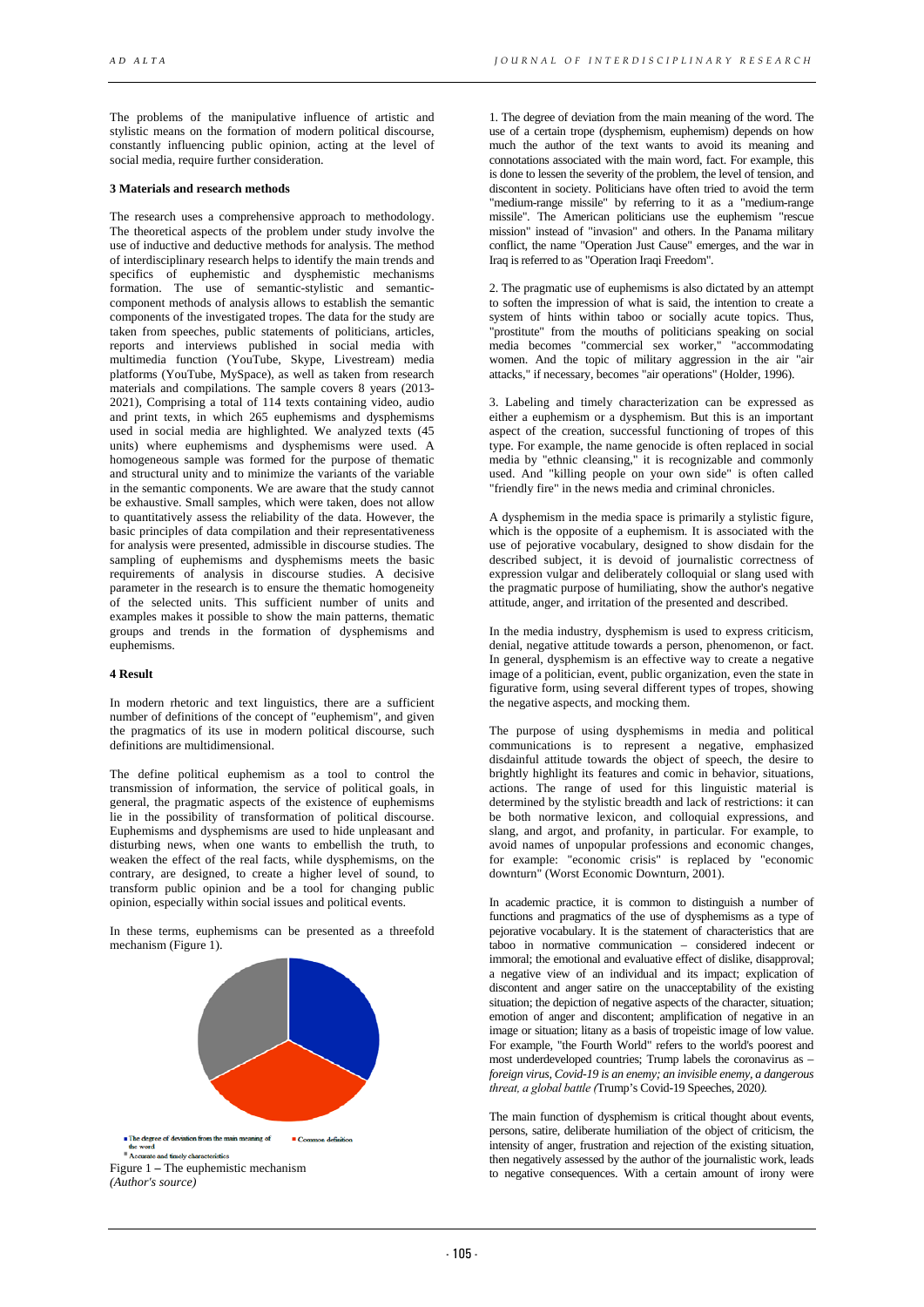expressed about the activities of the Trump administration at the expense of the expression "un-Bush like program/statement".

As shown in the figure 2, the pragmatics of the presentation of political discourse in social media necessitates the use of dysphemisms. Dysphemistic complexes are presented in social media through a number of models: dysphemism + litotes; dysphemism + comparison, dysphemism + hyperbole,  $dysphemism + metaphor, dysphemism + personification.$ 

Dysphemism usage frequency



Figure 2 **–** Dysphemism usage frequency (author's note) *(Author's source)*

As the research shows, the most popular in political discourse are dysphemisms-metaphors (23 units) and dysphemisms-litotes (28 units). They serve in political discourse to soften and weaken the negative meaning of several problems and the names associated with them. These are, first of all, the themes of unpopular professions, the theme of violence and war. For example, many euphemisms and dysphemisms have been created for the concept of "terrorist" (bomber/attacker/assailants/captors/group/guerrillas/gunmen/extremi sts/insurgent / militant/misguided criminals/fighters/hostagetaker/radicals/rebels/separatists).

As shown in the figure 3, euphemistic complexes are also used in political discourse. They may consist of the following models: euphemism + litotes (17 units), euphemism + comparison (10 units), euphemism + hyperbole (12 units), euphemism + metaphor (21 units), euphemism + personification (4 units).



Figure 3 – Euphemism's usage frequency (author's note) *(Author's source)*

The formation of the image completeness occurs due to the enhancement of euphemisms and dysphemisms themselves by additional artistic and stylistic means. Tautologies can also be an important part of euphemisms and dysphemisms. Other tropes are not second-hand but are also used in the political discourse of social media.

1. Tautologies are quite popular on Twitter. For example, D. Trump uses them in his expressions: Under the last administration, more than 10 million people were added to the food stamps rolls. Under my administration, 7 million Americans have come off of food stamps... In 8 years under the last administration, over 300.000 working-age people dropped out of the workforce. In just 3 years of my administration, 3,5 million working-age people have joined the workforce.

- 2. The political discourse is often represented by hyperboles as well.: Our military is completely rebuilt, with its power being unmatched anywhere in the world; reduced state of awareness (Holder, 1996); «Worst economic downturn in 50 years» ('Worst Economic Downturn' in 50 Years); unprecedented effort.
- The usage of metaphors in the structure of euphemism or dysphemism is also quite regular, e.g., rest in eternal glory; The American patient should never be blindsided by medical bills (it's not allowed to put the eyes down); American leadership.
- The usage of the comparison in the structure of dysphemisms and euphemisms is also productive: Although he never wound up as a street person, his life was a journey of terror and fear» (Brown, 1991), un-Bush like programme/statement.
- Dysphemisms and euphemisms + personification. They are designed to denote professions and are also used to express high emotions and pathos. For example, blue-collar boom; our hearts weep for your loss.
- 6. Litotes are also used to increase the effect, e.g., freedom in our hemisphere (Tweeter); torturous – "alternative procedures" (Bush Jr. authorship) (Mariner, 2006); prison – correctional facilities.

The use of euphemisms and dysphemisms is also very popular in social media. This is dictated by the need to adhere to the rules of political correctness, the requirements for using social media and the need to form a positive image.

### **5 Discussion**

The broad field of euphemisms and dysphemisms leads to several broad interpretations of these concepts proper. Many studies (Keating, 2021; Encarnación, Benítez-Castro, 2021) also perceive abbreviations in certain contexts as euphemistic forms. These are, for example, entities such as AIDS, ISIS (the Islamic State of Iraq and Syria). In our study we did not include abbreviations in the list of euphemistic components, because abbreviations are not products of secondary nomination, they are complex abbreviated words formed from initial (initials) letters, perform only the functions of informative compression and economy in the speech stream.

Pastukhova studied euphemisms in the social and political sphere in English-language political discourse (Pastukhova, 2016) and determined that these tropes are used in significant numbers in political discourse. They are notable for the wide range of issues raised, softening the fervor of discussions in the social sphere, and defining the sharp corners of world development (Chilton, 2017). According to the results of our research, a sufficient number of euphemisms and dysphemisms used in political discourse are also presented in social media. Euphemisms and dysphemisms are characterized by a wealth of forms and mechanisms of influence. Within social media, the issue of violence, death, and torture, and the private lives of politicians, public figures, and politicians are actively subject to euphemization.

As this research shows, the presentation of political discourse in social media demonstrates the tendency for civil society to move closer to the political institution of power.

#### **6 Conclusion**

The conducted research shows that in social media the use of euphemisms and dysphemisms is popular, it is an important part of the construction and definition of political discourse. Such tropes act as ways of softening taboo topics and names, careful naming of unpopular professions, occupations, morally condemned social statuses, difficult situations, aggressive actions of politicians – they serve to transform the image positions of politicians and political parties, famous persons, public organizations, projects and the like.